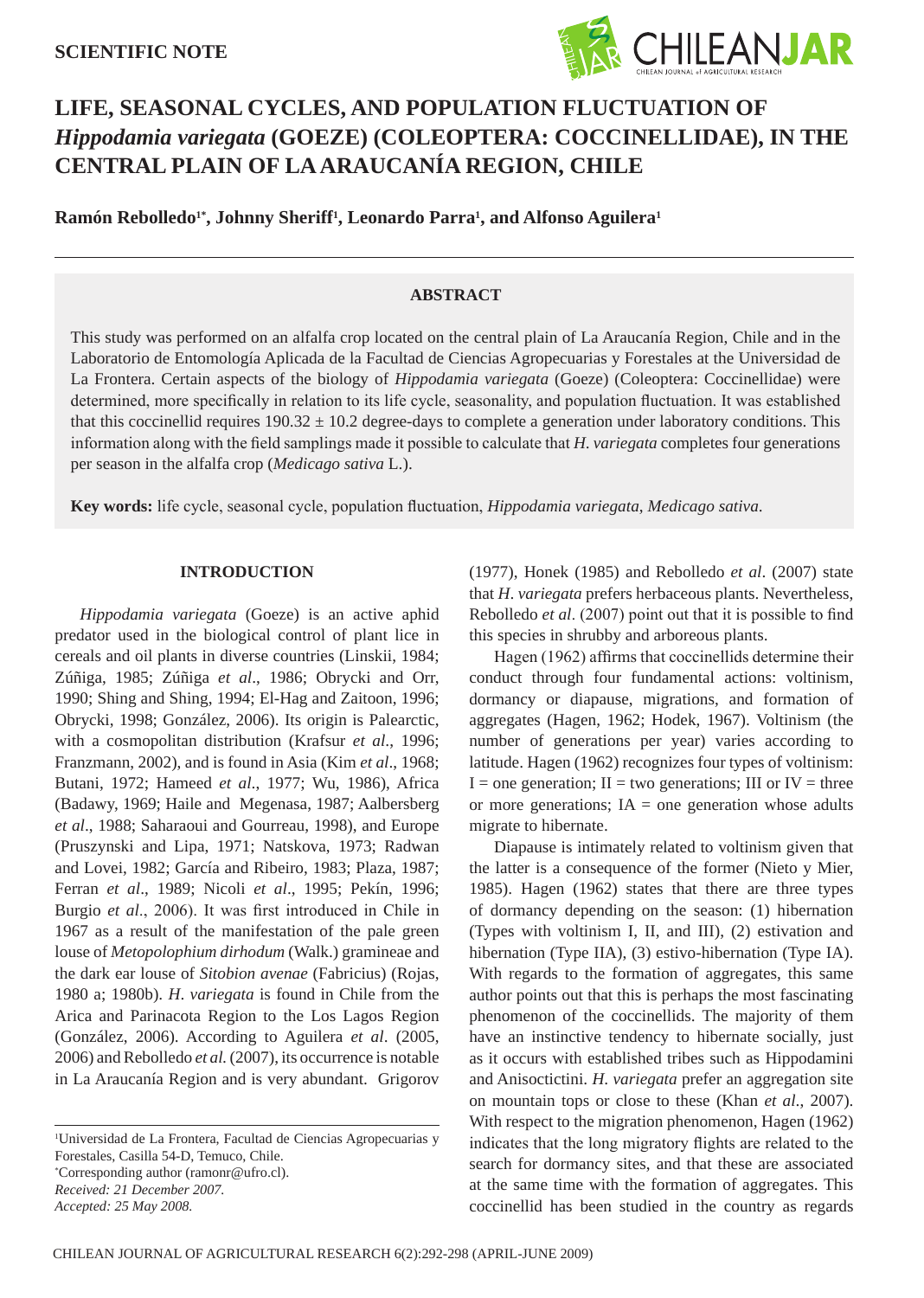distribution (Arias, 2000) and predatory activity (Grez and Prado, 2000; Grez andVillagrán, 2000). However, there are no data about voltinism and population fluctuation. In La Araucanía Region, *H*. *variegata* is an abundant species and especially in alfalfa (*Medicago sativa* L.) (Rebolledo *et al*., 2007).

In order to complement the previous studies and increase knowledge about its behavior in La Araucanía, it was proposed to determine its life and seasonal (voltinism) cycles, fluctuation, relative abundance, and its possible natural entomophagous enemies.

## **MATERIALS AND METHODS**

#### **Field work**

Two seasons (1999-2000 and 2000-2001) were required to determine fluctuation and population density of *H*. *variegate* (in an alfalfa field located in the former Estación Experimental Maipo belonging to the Facultad de Ciencias Agropecuarias y Forestales of the Universidad de La Frontera, located in the urban radius of the city of Temuco (38º44' S, 72º35' W, 100 m.a.s.l.). Breeding of *H*. *variegata* adults was done with the alfalfa greenbug *Acyrthosiphon pisum* (Harris).

*H. variegata* adults were periodically collected with entomological nets during October and March in an alfalfa field. Adults were collected in December and were placed in plastic containers measuring 6.5 cm in height, 5.0 cm diameter, and covered with tulle.

To determine the relative abundance and population fluctuation between October 1999 and March 2001, the alfalfa field was visited 46 times. The sampling was carried out periodically every  $10 \pm 1$  day during the spring, summer, and autumn months, and every  $20 \pm 1$  day during the winter months. Each sample consisted in passing 20 times with a standard 30 cm diameter entomological net over the foliage in a 180º range, at a regular pace following the methodology proposed by Metcalf and Luckman (1990) and Apablaza and Stevenson (1995). The sampled area was divided into four 1 ha-1 quadrants, numbered clockwise to facilitate sampling. Three samples were taken in each quadrant by leaving a minimum distance of 25 m between each replicate, checking, and registering the collected material. To determine the number of individuals per m2 , considering that the width was the amplitude that the net covered in a 180º horizontal movement and the length as the distance covered in the sample.

## **Laboratory work**

*H*. *variegata* adults collected in the field were moved to a germination chamber (Archiclima, Temuco, Chile) with controlled humidity conditions (70  $\pm$  8%), temperature (21)  $\pm$  2 °C), and photoperiod (16:8 light:darkness) to observe their behavior. Following copulation, males and females were separated. The confined adults were controlled daily to register and eliminate the parasitoids from the breeding.

The laboratory study of the *H*. *variegate* life cycle was initiated by obtaining eggs from the adults collected in December. These were deposited on Petri dishes and were incubated in the germination chamber in the abovementioned conditions. When the eggs hatched, 80 larvae were separated, individually placed on numbered plastic dishes, and named initial breeding or group A. From this initial breeding, 57 adults were obtained from which 28 couples were formed at the beginning of January and separated into two groups of 14. A subgroup called AI was made up of 14 females that were permanently maintained with a male, and the second subgroup (AII) was formed by the remaining couples, but maintained with the male only during 48 h. Ten eggs were taken from each female which were bred in isolation in order to determine the influence of the male in the oviposition.

To measure the duration of the life cycle during the month of January, 48 individualized larvae were used as group B and obtained from the 10 isolated eggs of each couple. A new group of 40 larvae were chosen randomly from a single emergence date to determine the growth of each larval stage. The measurements were taken and registered every 24 h. Seven larvae from each larval stage were placed in glass containers with 75% alcohol to subsequently measure the length and width of each one with the help of graph paper. The widest sector of the thorax was used to measure the width, and the length was considered from the top of the head to where the abdomen ends. Furthermore, the width and length of seven pupas, also chosen randomly from groups A and B, were measured

From the individuals used previously, 22 adults were taken to determine their longevity (50% males and 50% females), were fed daily with *A*. *pisum* and observed until the moment of their natural death.

The summation of degree-days required for a generation was established to determine the seasonal cycle of *H*. *variegate*. The formula proposed by Dinelli (1999) was used to calculate this summation. This value was contrasted with the results obtained during the months of field study allowing to determine the degree-days required for the activation of the adults following their hibernation, and the number of generations that theoretically occurred in the study zone.

The reason to use two groups (A and B) was the fact that these coccinellids were collected in different periods, and hence separate statistical analyses were done. An experimental randomized complete block design was used where each individual corresponded to one replicate.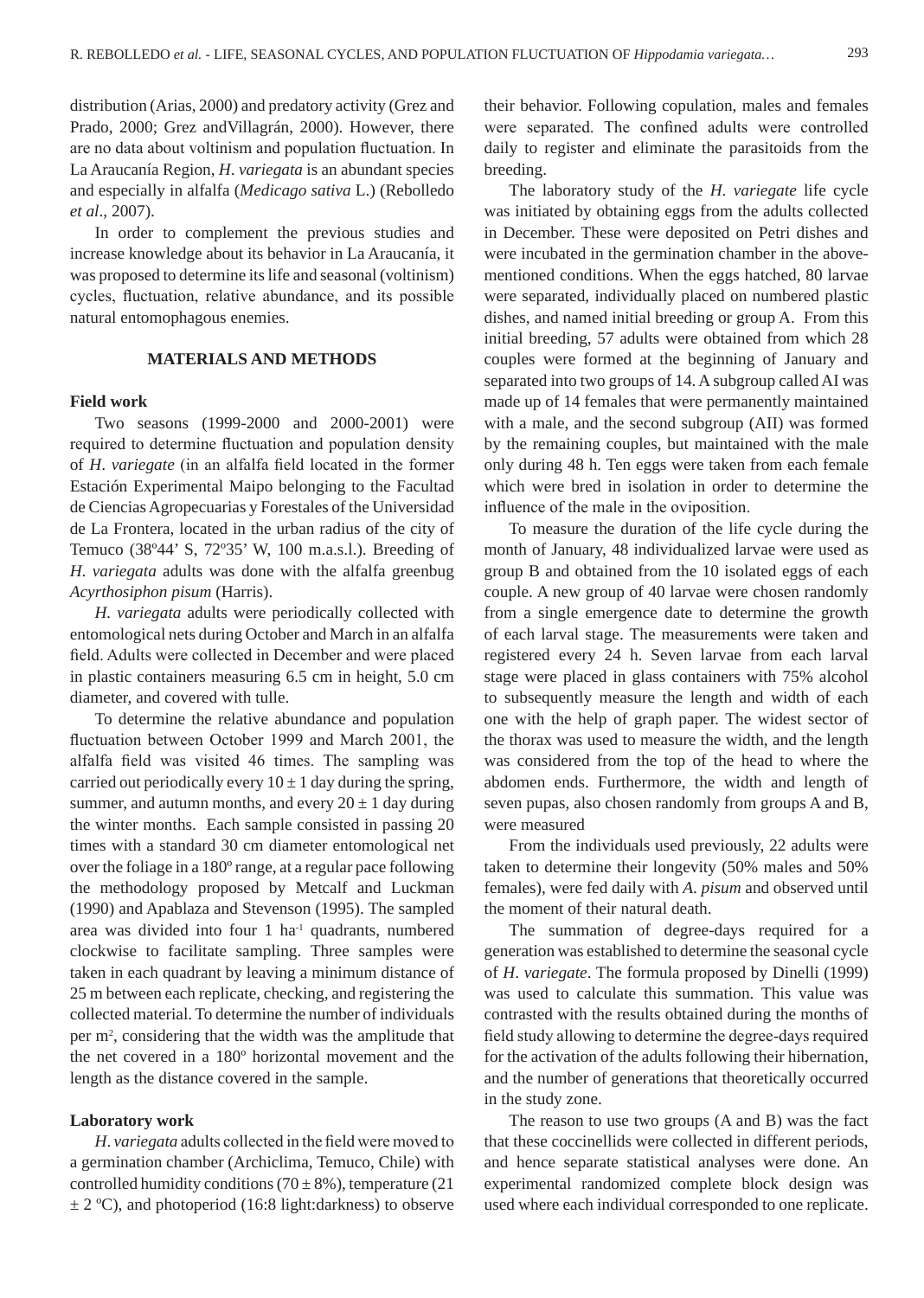The data of the specimens that completed the life cycle (groups A and B) were compared with variance analysis. Then these results were analyzed using appropriate tests to compare the means of two independent samples, whether parametric (t-Student) or nonparametric (U - Mann-Whitney) (Visauta, 1997; 1998).

## **RESULTS AND DISCUSSION**

## **Population fluctuation of** *H***.** *variegata*

The first adults were examined during October and their number varied between seasons for what seemed to be a clear dependence on the particular yearly environmental conditions. They were completely absent during the winter which accounts for their natural behavior to enter diapause or hibernation. The fluctuation during the period under study showed two annual maxima, one on 10 December 1999 (15 specimens) and the second on 6 February 2001 (13 specimens) (Figure 1).

A noticeable increase in population levels occurred at the beginning of autumn, possibly related with the generation that spent the winter in diapause, results which coincided with those obtained by Apablaza and Stevenson (1995) who pointed out that the annual population maxima for coccinellids in alfalfa in the Metropolitana Region took place at the end of March.

## **Relative abundance of** *H***.** *variegata*

The relative abundance of this insect was  $0.17 \pm$ 0.18 adult specimens  $m<sup>2</sup>$  with a variation of 0 to 0.68 individuals m-2. The larvae showed a mean relative abundance of  $0.16 \pm 0.25$  specimens m<sup>-2</sup> fluctuating between 0 and 1 individuals m-2.

#### **Voltinism of** *H***.** *variegata*

*H. variegata* required  $190.32 \pm 10.2$  degree-days to complete a generation considering 10 ºC as the threshold temperature, the one recommended for the majority of coccinellids. During the first sampling season (spring 1999-summer 2000), it was difficult to estimate the number of generations due to a generational overlap since larvae and adults were found in the crop at the beginning of the measurements. Taking into account only the degree-days accumulated during October and November, it was estimated that the necessary degrees would be on 28 November to complete a first generation. The second generation would be obtained at the end of December, a third on the first days of February, and a fourth and final generation during the first week of March, going through the winter in diapause as an adult.

In the second season (spring 2000-summer 2001), the exact date was registered when adults first appeared coming out of their diapause. It was estimated that soon after the appearance of posthibernational adults, at the end of September, the first generation in the crop was completed around 10 December, obtaining the second generation during the second half of January, and the third generation at the end of the first half of February (Figure 2).

These results differed from those informed by Kontodimas and Stathas (2005) who indicate that a study carried out in Greece using *H*. *variegate* as a food source for *D. crataegi*, completed a total of seven generations between April and November.

*H*. *variegata* completed four generations during this study under the environmental conditions of the central plain of La Araucanía Region, the first of them with a longer duration with two to two and one half months, whereas



**Figure 1. Population fluctuation of** *Hippodamia variegata* **adults in the central plain of La Araucanía Region.**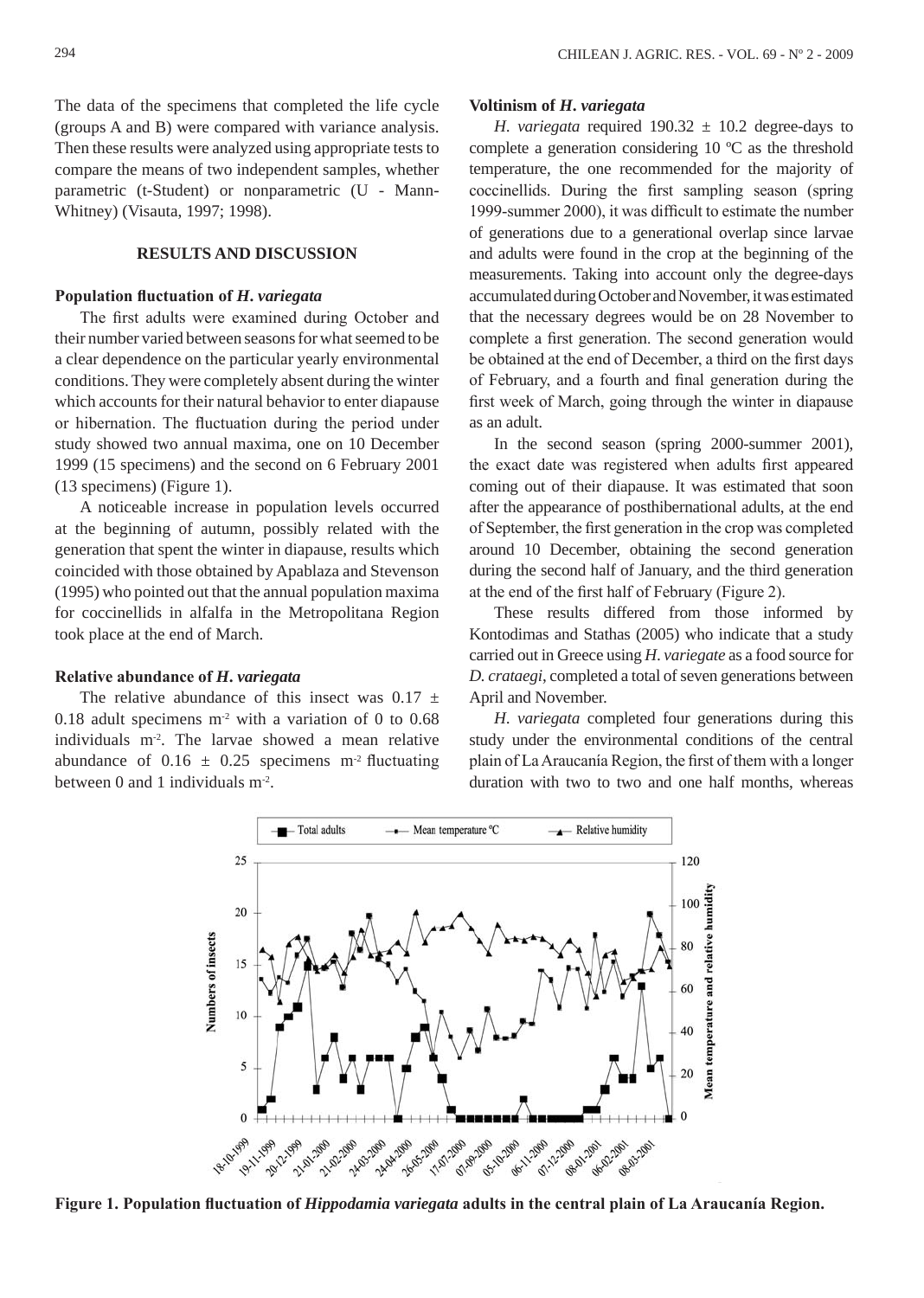

**Figure 2. Diagram of iagram of** *Hippodamia variegata* **voltinism in the central plain of La Araucanía Region (2000-2001).**

the rest only took one month that is, they showed a type III voltinism in accordance with that proposed by Hagen (1962). The fact that there was a high overlap between one generation and another is emphasized, fact essentially due to the extensive duration of the adult stage in comparison to the rest of the stages of the life cycle. The polivoltinism observed concurred with Hagen (1962) who pointed out that the environmental conditions are what determine the number of possible generations for coccinellids.

#### **Life cycle of** *H***.** *variegata*

*H. variegata* showed a life cycle of  $17.3 \pm 0.93$  days varying in a range of 16 to 21 days. The pupa stage showed the longest duration with 32% of the life cycle total time, followed by the egg stage and fourth larval stage with 17% each. There is a discrepancy between this result and the one reported by Badawy (1969) who indicates a mean duration of 10.7 days for the life cycle. Breeding temperature would be a fundamental factor in the rate of preimaginal development according to Hagen (1962), Mitchels and Bateman (1986) who mention a duration of 15.1 days at 25 ºC for the *H*. *variegata* life cycle, wheras the life cycle decreased to 7.8 days at 30 ºC. The difference between this study and those stated by Hagen (1962) and Badawy (1969) can be attributed to the use of other breeding temperatures.

# **Oviposition, hatching, and incubation period of** *H***.**  *variegate* **eggs**

Mating occurred between 2 and 5 days of life, registering the first ovipositions two days later, which is in accordance with that pointed out by Hodek (1967) and Badawy (1969). The oviposition and hatching of the *H*. *variegata* eggs are shown in Table 1. With respect to incubation time, it was three days for both groups.

The mean monthly oviposition of *H*. *variegata* was 223  $\pm$  103.9 eggs and its frequency reached 4.37  $\pm$  5.82 days, a contrast with that reported by Kontodimas and Stathas (2005) who obtained a mean of 956.6 eggs in one breeding of *H*. *variegata* carried out in Greece. However, that study used *Dysaphis crataegi* (Kaltenbach) as a food source at a temperature of 25 ºC, while the temperature in the present research was 21 ºC and the food was *Acyrthosiphon pisum* (Harris). The mean of eggs per day of oviposition in the AI subgroup reached  $17.58 \pm 6.73$ , whereas the groups of eggs attained a mean of  $1.59 \pm 0.41$  per day of oviposition. At the same time, subgroup AII showed values similar to those in the previous subgroup with a mean oviposition of  $18.73 \pm 6.33$  eggs per day of oviposition, a mean of 1.61  $\pm$  0.27 groups per day of oviposition. Differences were not significant between the two subgroups.

#### **Duration of** *H***.** *variegata* **larval stages**

In group A, made up of larvae emerged from the AI and AII subgroups, the mean duration of their development was  $7.98 \pm 0.73$ , days with a range that fluctuated between 7 and 10 days, with the first and fourth stages having the longest duration with 26 and 32%, respectively, considering the total development of this stage of the insect, and coinciding with that reported by Badawy (1969). However, it must be pointed out that this author used the aphid *Aphis gossypii* Glover as food for the *H*. *variegata* larvae.

The larval stage in group B developed in  $10.67 \pm 1.62$ days with a range that varied between 9 and 15 days, coinciding with that found by Mitchels and Flanders (1992), El-Hag and Zaitoon (1996) who determined a mean duration of the larval stage of 11 days using *Diuraphis noxia* (Mordvilko) and *Brevicoryne brassicae* (L.) + *Rhopalosiphum padi* (L.) as food, respectively. This would indicate that the aphid species used did not determine a difference in the duration of the larval stage. The difference in the duration of the larval period between groups A and B would be due to the capture period of the adults (December for group A and January for group B) in which breeding was initiated (Figure 3). The results of the growth of the randomly chosen larval stages are shown in Table 2.

## **Duration of** *H***.** *variegata* **pupa stage**

The duration of the pupa stage showed significant differences depending on its origin as group A or B.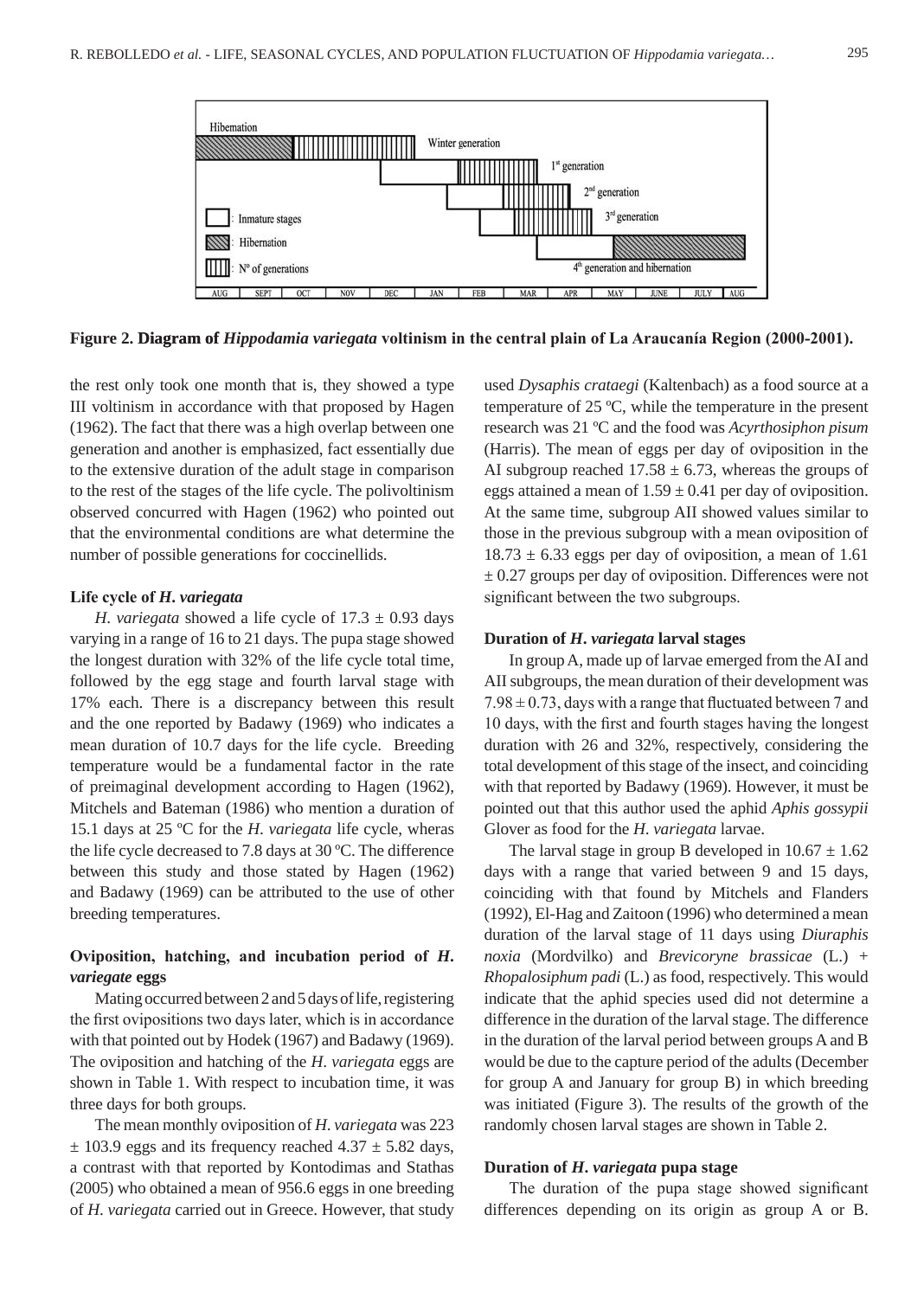| <b>Subgroups</b> | <b>Eggs</b><br>$dav-1$ | <b>Hatching</b><br>mean $(\frac{6}{6})$ | Groups of<br>eggs day- $1$ | <b>variation</b><br>(%) |
|------------------|------------------------|-----------------------------------------|----------------------------|-------------------------|
| AI <sup>1</sup>  | $17.58 \pm 6.73$       | $87.81 \pm 5.76$                        | $1.59 \pm 0.41$            | 80-100                  |
| AII <sup>2</sup> | $18.73 \pm 6.33$       | $81.96 \pm 7.27$                        | $1.61 \pm 0.27$            | $72 - 100$              |

**Table 1. Oviposition and egg hatching percentage of** *Hippodamia variegata.*

1 Permanent couple. 2 Couple with male only 48 h.

**Table 2. Larval instar size of** *Hippodamia variegata.*

| <b>State</b>   | Mean length (mm) | Range       | Mean width (mm) | Range      |
|----------------|------------------|-------------|-----------------|------------|
|                | $1.64 \pm 0.56$  | 1-1.15      | 0.5             |            |
| 2              | $2.28 \pm 0.27$  | $2 - 2.25$  |                 |            |
| 3              | $4.07 \pm 0.45$  | $3.5 - 4.5$ | $2.28 \pm 0.27$ | $2 - 2.25$ |
| $\overline{4}$ | $6.57 \pm 0.44$  | $6-7$       |                 | 2.25       |

Group A had a mean duration of  $6.27 \pm 0.45$  days with a range of 6 to 7 days, while group B reached a mean of  $4.28 \pm 0.61$  days and a variation between 3 and 5 days. Badawy (1969) points out a smaller mean duration value of 2.61 days than the one found in this study, difference based on a higher breeding temperature. The mean size of the randomly chosen pupas was a length of  $4.57 \pm 0.45$ mm varying between 4 and 5 mm, and an observed width of  $2.57 \pm 0.45$  with a range of 2 to 3 mm.

## **Longevity of** *H***.** *variegata*

The longevity mean of the adults in both groups was 53.27  $\pm$  11.93 days. The females showed longevity of 55.09  $\pm$  10.85 days and the males 51.45  $\pm$  13.03 days. However, these numbers did not show any significant differences. The mean longevity attained in this study was less than the one cited by El-Hag and Zaitoon (1996) who



**Figure 3. Duration (days) of the uration (days) the** *Hippodamia variegata* **larval stages under artificial breeding conditions. Group A (December) and Group B (January).**

fed *H*. *variegata* with *B*. *brassicae* and *R*. *padi* at  $25 \pm 2$  °C, and observed a mean adult longevity of 70 days.

#### **Natural enemies of** *H***.** *variegata*

The only species of parasitoid found was *Dinocampus coccinellae* (Schrank) (Hymenoptera: Braconidae) which affected 30% of the adults collected in the field according to the breeding mortality register of adults collected in alfalfa.

## **CONCLUSIONS**

The life cycle of *H*. *variegate* had a mean duration of 17.3  $\pm$  0.93 days, with a mean adult longevity of 53.27  $\pm$ 10.82 days. Both measurements did not differ statistically when comparing both groups grupos ( $P = 0.377$  and  $P =$ 0.485 for the life cycle and longevity, respectively).

It was determined that *H*. *variegata* required 190.32  $\pm$  10.2 degree-days to complete a generation, signifying that under the existing environmental conditions in the central plain of La Araucanía Region, this coccinellid can complete up to four generations per season. However, based on the population fluctuation and relative abundance records, it is concluded that this insect is not abundant as a natural control agent in the zone under study.

The population fluctuation of coccinellid was markedly seasonal with a complete absence of specimens during the winter and progressive population increases up to an annual maximum at the beginning and middle of the summer, during the first and second year, respectively. The relative abundance of this insect in alfalfa was  $0.17 \pm 0.18$  specimens  $m<sup>2</sup>$  for adults and  $0.16 \pm 0.25$  specimens  $m<sup>2</sup>$  for larvae.

The presence of the hymenoptera parasitoid *Dinocampus coccinellae* (Schrank) (Hymenoptera: Braconidae) was confirmed in 30% of the adults collected in the alfalfa crop.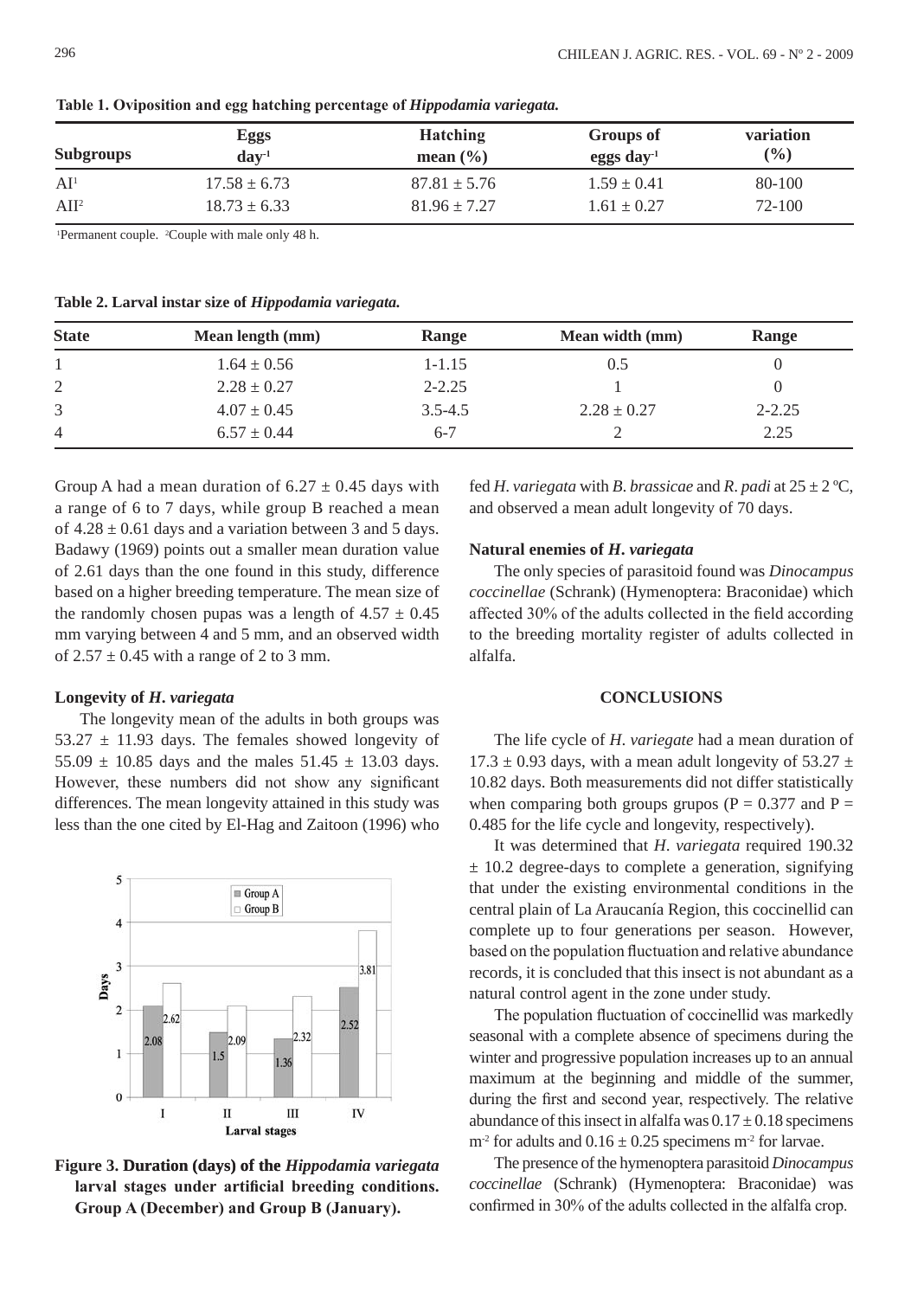# **ACKNOWLEDGEMENTS**

We acknowledge the research projects 9713 and 120303 of the Dirección de Investigación of the Universidad de La Frontera DIDUFRO.

# **RESUMEN**

**Ciclo vital, estacional y fluctuación poblacional de** *Hippodamia variegata* **(Goeze) (Coleoptera: Coccinellidae), en el llano central de La Araucanía, Chile.** El presente estudio fue llevado a cabo en un cultivo de alfalfa ubicado en el llano central de la Región de La Araucanía, Chile, y en el laboratorio de Entomología Aplicada de la Facultad de Ciencias Agropecuarias y Forestales de la Universidad de La Frontera, donde se determinaron aspectos de la biología de *Hippodamia variegata* (Goeze) (Coleoptera: Coccinellidae), específicamente en relación a su ciclo vital, estacional y fluctuación poblacional. Se determinó que en condiciones de laboratorio este coccinélido requiere  $190.32 \pm 10.2$ grados días para completar una generación, antecedente que sumado a los muestreos de campo permitió estimar que *H*. *variegata* completa cuatro generaciones por temporada en el cultivo de alfalfa (*Medicago sativa* L.).

**Palabras clave:** ciclo vital, ciclo estacional, fluctuación poblacional, *Hippodamia variegata*, *Medicago sativa*.

# **LITERATURE CITED**

- Aalbersberg, Y., P. Hewitt, and M. van der Westhuizen. 1988. Natural enemies and their impact on *Diuraphis noxia* (Mordvilko) (Hemiptera: Aphididae) populations. Bull. Entomol. Res. 78:111-120.
- Aguilera, A., C. Klein, and R. Rebolledo. 2005. Distribution and abundance of Coccinellini (Coleoptera: Coccinellidae) in Temuco, Región de La Araucanía, Chile. Idesia 23:51-57.
- Aguilera, A., R. Rebolledo, y C. Klein. 2006. Coccinélidos (Coleoptera) depredadores de *Myzocallis corily* (Goeze), (Hemiptera: Aphididae) en La Araucanía, Chile. Idesia 24:13-16.
- Apablaza, J., y T. Stevenson. 1995. Fluctuaciones poblacionales de áfidos y otros artrópodos en el follaje de alfalfa cultivada en la Región Metropolitana. Cien. Inv. Agr. 22:115-121.
- Arias, E. 2000. Coleópteros de Chile. 209 p. Fototeknika, Santiago, Chile.
- Badawy, A. 1969. The biology of *Adonia variegata* Goeze and its role in combatting berseem aphids in the Sudan) (Coleoptera: Coccinellidae). Bull. Soc. Entomol. d'Egypte 52:391-396.
- Burgio, G., R. Ferrari, L. Boriani, M. Pozzati, and J. Van Lenteren. 2006. The role of ecological infrastructures on Coccinellidae (Coleoptera) and other predators in weedy field margins within northern Italy agroecosystems. Bull. Insectol. 59:59-67.
- Butani, D. 1972. Some new insects associated with cotton (*Gossypium hirsutum*) in northern hirsutum arboreum region. Indian J. Entomol. 33:227-228.
- Dinelli, D. 1999. MIP orientado a un cuidado sanitario holístico de pasto para césped: perspectiva de quién lo practica. Available at http://ipmworld.umn.edu/ cancelado/Spchapters/dinelliSP.htm (Accessed 23 September 2004).
- El-Hag, E., and A. Zaitoon. 1996. Biological parameters for four coccinellid species in Central Saudi Arabia. Biol. Control 7:316-319.
- Ferran, A., G. Iperti, L. Lapchin, and J. Rabasse. 1989. Flight orientation of *Adonia variegata* Goeze, *Coccinella septempunctata* L. and *Propylea quatuordecimpunctata* L. (Col. Coccinellidae) to a field of wheat in spring. Agronomie 9:903-909.
- Franzmann, B. 2002. *Hippodamia variegata* (Goeze) (Coleoptera: Coccinellidae), a predacious ladybird new in Australia. Aust. J. Entomol. 41(4):375-377.
- García, V., and J. Ribeiro. 1983. Olfactometry as a selection method for aphidophagous coccinellids. Arquipel. Ser. Cienc. Nat. 4:31-41.
- González, G. 2006. Los Coccinellidae de Chile. Available at http://coccinellidae.cl/inicio.php (Accessed 12 July 2006).
- Grez, A., and E. Prado. 2000. Effect of plant patch shape and surrounding vegetation on the dynamics of predatory Coccinellids and their prey, the cabbage aphid *Brevicoryne brassicae*. Environ. Entomol. 29:1244-1250.
- Grez, A., and P. Villagrán. 2000. Effect of structural heterogeneity of a laboratory arena on the movement patterns of adult *Eriopis connexa* and *Hippodamia variegata* (Coleoptera: Coccinellidae). Eur. J. Entomol. 98:563-566.
- Grigorov, S. 1977. Biological peculiarities of some ladybird beetle species (Coleoptera: Coccinellidae). Rasteniev'dni Nauki 14:133-142.
- Hagen, K. 1962. Biology and ecology of predaceous Coccinellidae. Annu. Rev. Entomol. 7:289-326.
- Haile, A., and T. Megenasa. 1987. Survey of aphids on barley in parts of Shewa, Welo and Tigrai, Ethiopia. Ethiopian J. Agric. Sci. 9:39-53.